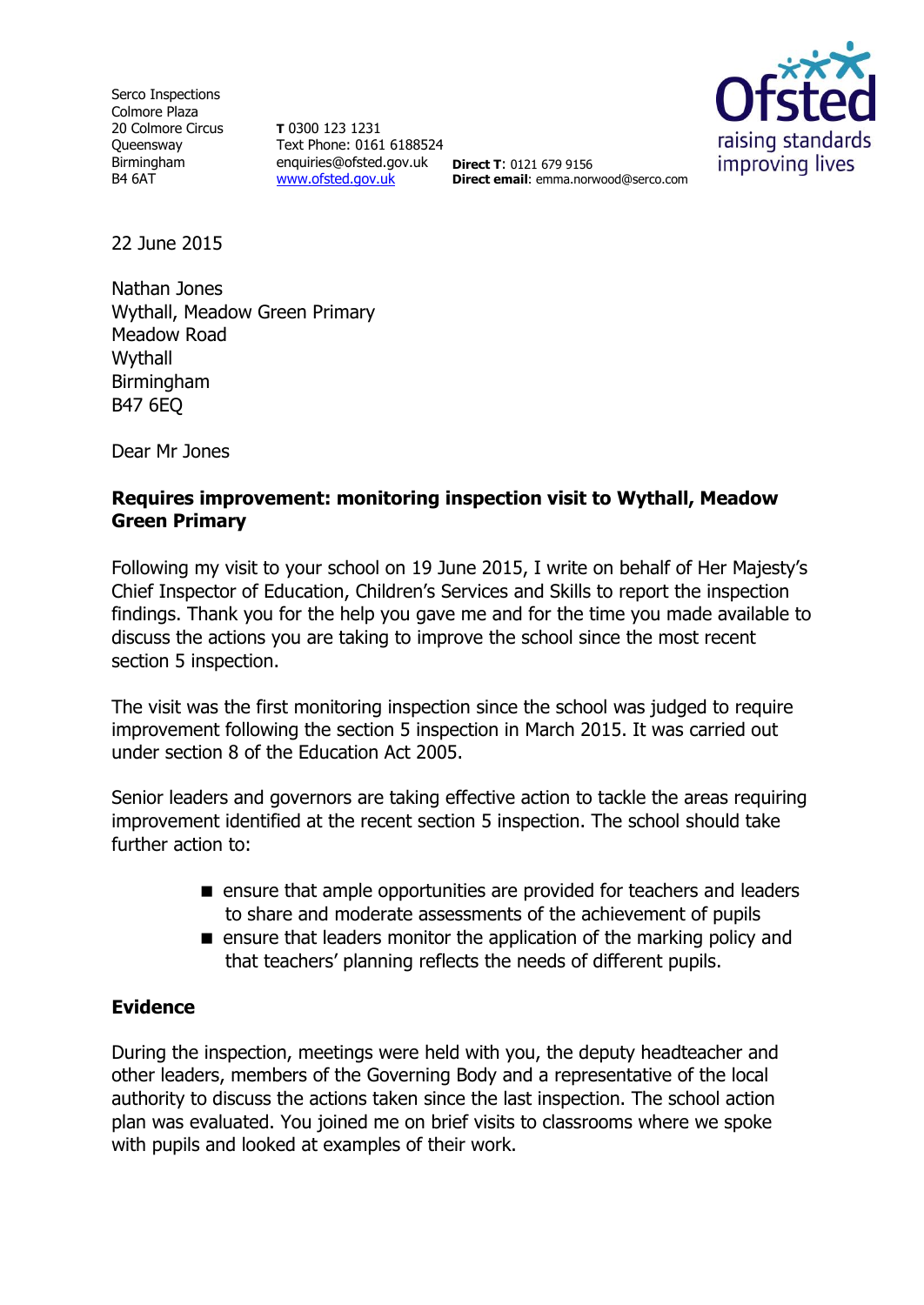

# **Context**

Since the inspection in March 2015, two teachers have resigned from their posts and will leave the school at the end of the summer term. One of the middle leaders has had her request to relinquish her leadership role and reduce her teaching commitment from September, on a temporary basis, accepted. You are currently in the process of making appointments to these posts. A new clerk to the governing body has taken up her post.

# **Main findings**

You and the deputy headteacher have shown a tangible determination to improve the school as quickly as possible. You both have an accurate understanding of what needs to be done to bring about the improvements required. The action plan that has been developed is an effective tool to steer the direction for the school. Other leaders are also supporting improvements effectively and are working well with those providing external support. This is developing the school's capacity to continue the improvements once the support is gradually withdrawn.

Improved systems have been put in place for the collection and analysis of assessment information each half term. This means that you now have timely information about how well pupils are progressing and can identify pupils that are not making progress swiftly. The meetings that you hold with teachers to review the assessment information on the pupils that they teach are being used effectively to consider the strategies that will improve their progress. These include more precisely focused additional support for specific groups of pupils. You are organising additional training for teaching assistants so that they are well equipped to provide this support. By analysing the progress made by groups of pupils, including disadvantaged pupils, the most able pupils and disabled pupils and those with special educational needs, you have a better understanding of the performance of these pupils and are starting to use this information to improve the provision made for them. Assessment data show that as a result these groups of pupils are starting to make better progress. You have introduced arrangements to check that the assessments that teachers are making are consistent and accurate. These arrangements are not yet sufficiently frequent to enable leaders and teachers to be fully confident in the accuracy of the judgements that are being made.

New systems have been put in place in the early years to collect and review information about how well children are learning. These identify accurately how well children are progressing and teachers are using this information to plan activities that build on children's prior learning.

You have reviewed the school's marking policy. There are now consistent expectations of how pupils will receive feedback on their learning. In some classes these are being used effectively and as a result, pupils are clear about what they are learning and how they can be successful at the tasks set. Teachers' comments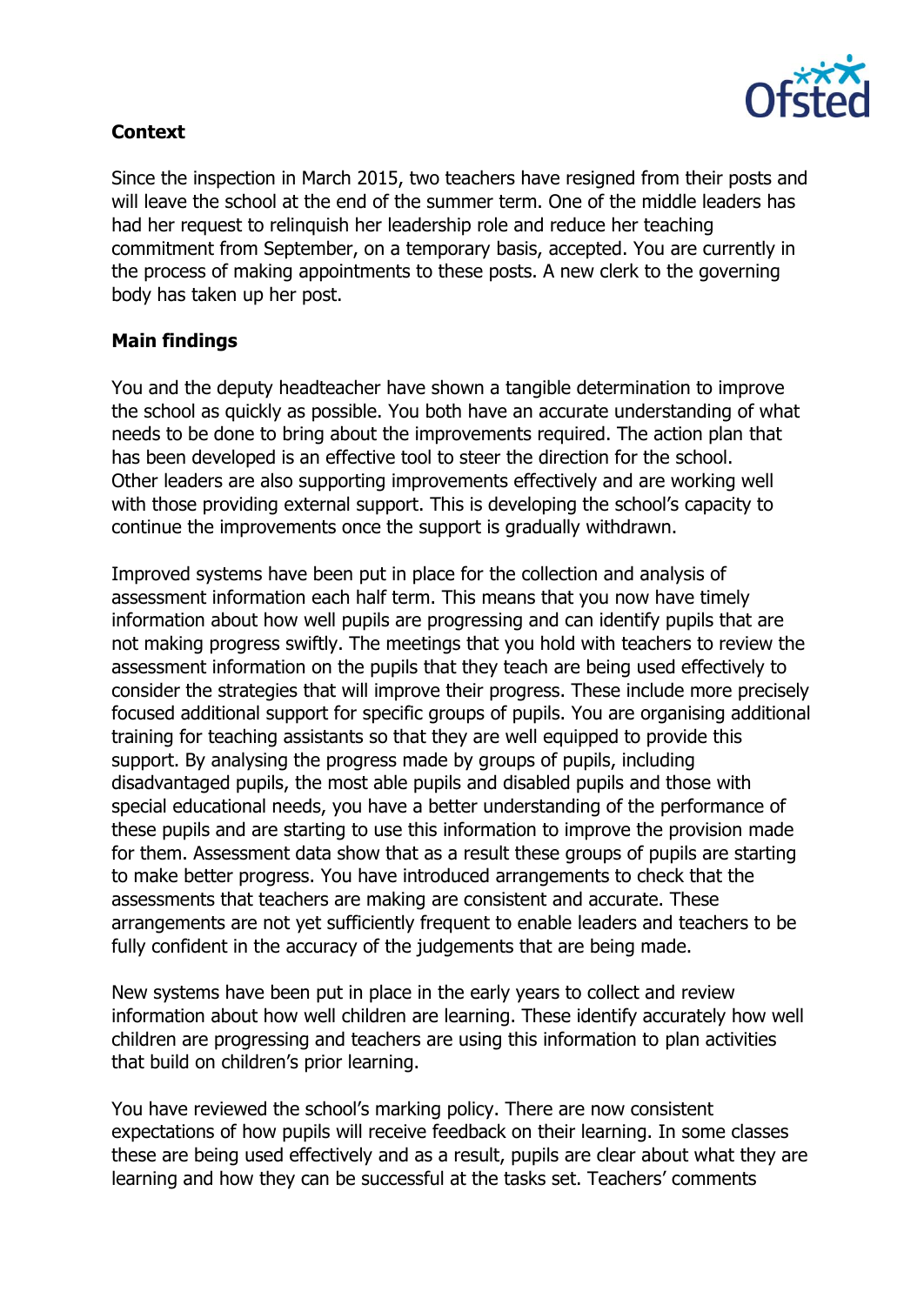

identify succinctly what pupils have done well and how they can improve further. Short tasks provide pupils with the opportunity to put into practice the feedback that they have received. When all of this takes place it contributes to good progress. However, the policy is not yet consistently applied across the school. Leaders do not check carefully enough that teachers are applying the policy consistently and are not always providing clear guidance and support where it is not being applied.

As staff are becoming more familiar with the increasingly detailed assessment information that they have and are starting to plan work that is more closely matched to pupils' different abilities. However, this does not happen consistently and some examples were seen in books where pupils were all given the same work which was too easy for the most able and too difficult for lower achieving pupils.

This is not the case in phonics (the sounds that letters make). As a result of the new way that groups have been organised planning has been adapted to ensure that all groups have sufficient challenge in their learning. Pupils are given opportunities to apply their phonic skills in reading and writing activities when learning other subjects. Consequently, pupils are making better progress in phonics. The school's assessment information indicates that the proportion of Year 1 pupils meeting the required standard in the phonic screening will be higher than the national average this year.

Governors display a determination to play their part in improving the school. They quickly arranged a review of governance and have used the findings of the review to produce a comprehensive action plan. A programme of training for governors has been put in place, including the development of governors understanding of pupil achievement data. Governors are starting to make regular visits to the school to focus on specific aspects of improvement. These visits, along with the information that you and other leaders provide, are empowering governors to be able to fulfil their role in providing challenge and strategic direction to the school.

Ofsted may carry out further monitoring inspections and, where necessary, provide further support and challenge to the school until its next section 5 inspection.

# **External support**

You are receiving a good level of support and challenge from the school's local authority adviser. He has ensured that the school has received support in improving governance and the teaching of phonics which have already had a positive impact. More recently the local authority has started to provide support for mathematics. The local authority has established a project board which includes governors. This is an effective body which monitors the impact of the school's action plan and in so doing provides support and challenge to leaders and governors.